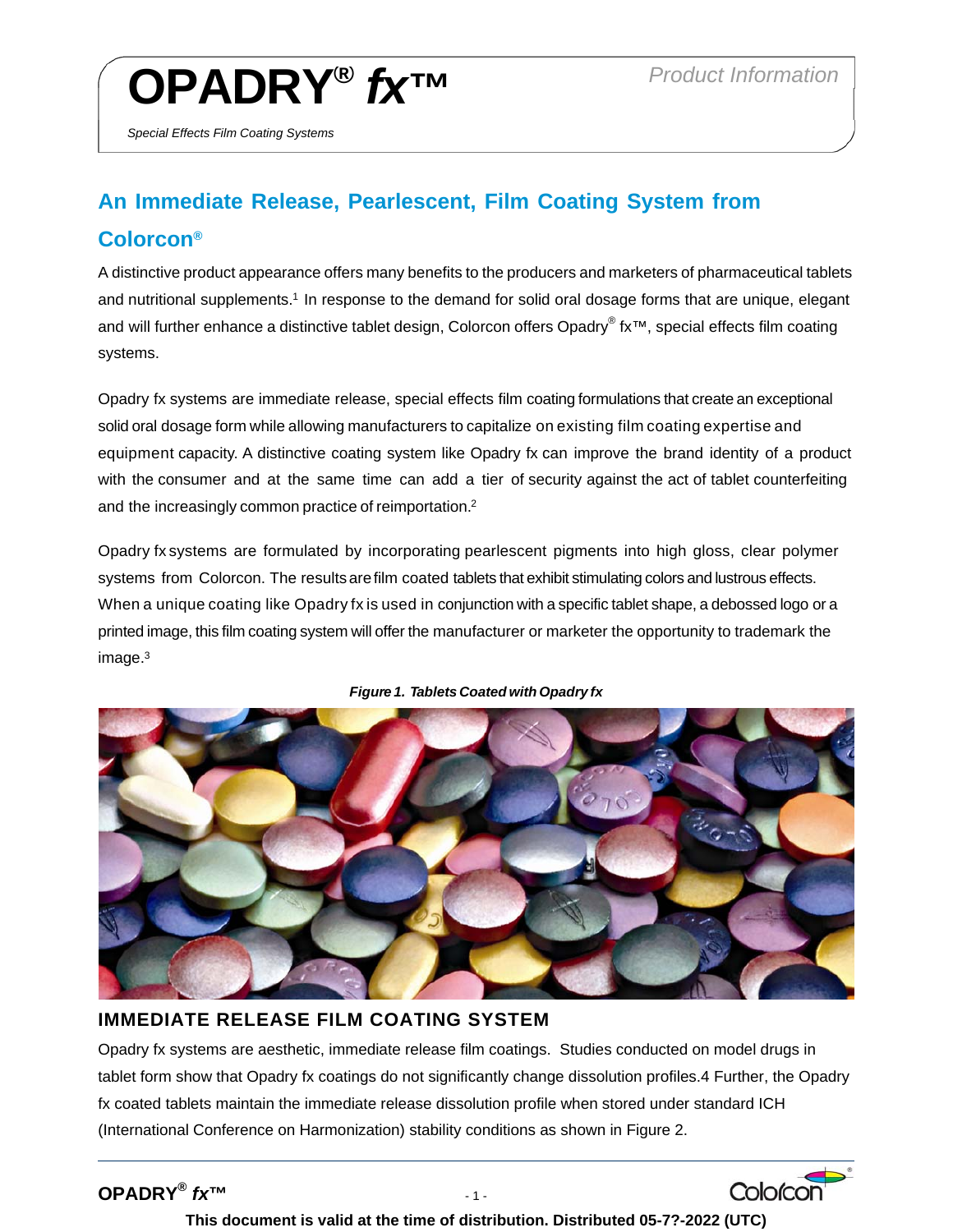

#### **FILM PROPERTIES**

Testing performed on a model Opadry fx system produced adhesion and tensile strength values that meet or exceed those of a standard Opadry® II formulation which is formulated with HPMC as the primary polymer.<sup>6</sup> The oxygen transmission rate of an Opadry fx film is 100 times lower than that of a standard HPMC-based Opadry clear film coating. This property offers the active ingredients within a solid oral dosage form increased protection from environmental conditions.<sup>7</sup> An additional study completed by Colorcon demonstrated that Opadry fx will inhibit the oxidation of ibuprofen in tablet form. The results of this study suggest that Opadry fx may protect other actives used in solid oral dosage forms against oxidation.<sup>8</sup>

### **APPLICATION**

Creating a unique appearance with an Opadry fx film coating from Colorcon does not require any additional capital investment. To produce a tablet with a high gloss, pearlescent appearance, a fully formulated, white or pigmented subcoat of either an immediate release or enteric system from Colorcon is applied to a tablet. This color coating application is completed by means of standard film coating equipment and processing conditions.

Following the color coating, a top coating of Opadry fx is employed to impart the pearlescent effect to the tablet. Opadry fx is applied to the tablets in the same equipment and only minimal adjustments to the coating process parameters may be necessary.<sup>9</sup> The addition of an Opadry fx film coating is simple and costeffective!

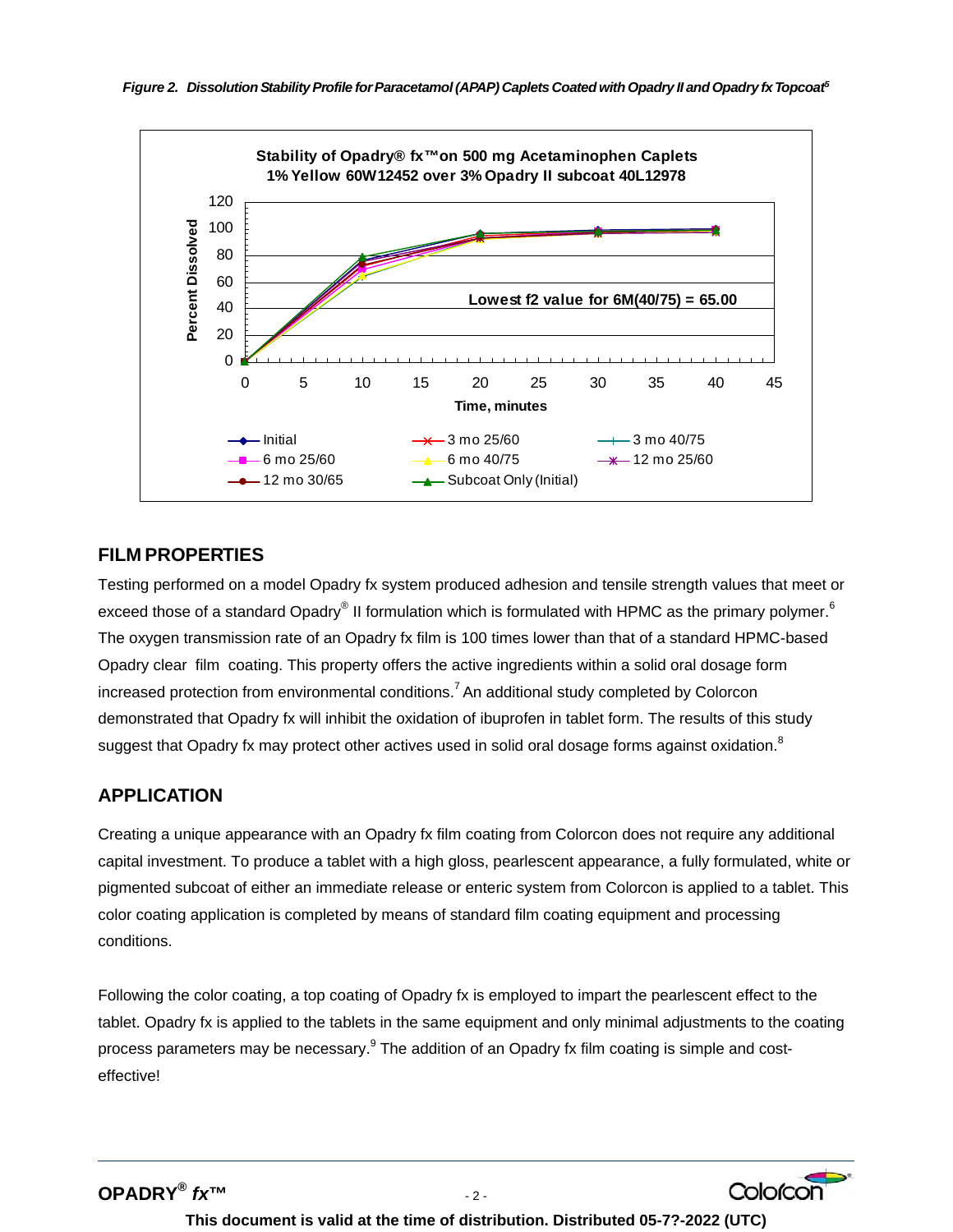#### **COLOR DEVELOPMENT**

Opadry fx is a special effects film coating system due to the inclusion of specialized pearlescent pigments. Pearlescent pigments are comprised of small, transparent, platelet-shaped particles. At certain angles a ray of light is split by these pigment particles. A portion of the light is reflected from the top surface while another portion of light is reflected from the bottom surface.

The remainder of the light is transmitted through the particle. Since the two reflections travel different distances, the light waves are shifted partially out of phase. This shift results in a phenomenon known as optical interference and what is observed is referred to as the interference color.

Any transparent particle with a thickness equal to that of a wavelength of visible light is capable of producing an interference color. This is the same phenomenon that produces the colors observed on soap bubbles and snowflakes. For Opadry fx, the pharmaceutical grade pigments are manufactured in such a way as to produce platelets with precisely controlled thicknesses. The final color is determined by the individual plate thickness and the degree to which the material will bend incident light.<sup>10</sup>



*Figure 3. How a Pearlescent Pigment Works* 

#### **COLOR MATCHING AND CUSTOMIZED EFFECTS**

Opadry fx is a high gloss film coating system that imparts a pearlescent effect. It is available formulated with blue, green, red, purple, orange, silver and yellow pigments from which a broader array of colors may be achieved. Opadry fx formulations are available in a choice of different colors to allow for complete customization of the finished, coated tablet. These colors can only be duplicated by knowing the specific pigment grade combination and the processing procedures used in the drug's manufacture.<sup>2</sup>

**This document is valid at the time of distribution. Distributed 05-7?-2022 (UTC)**

Colorcon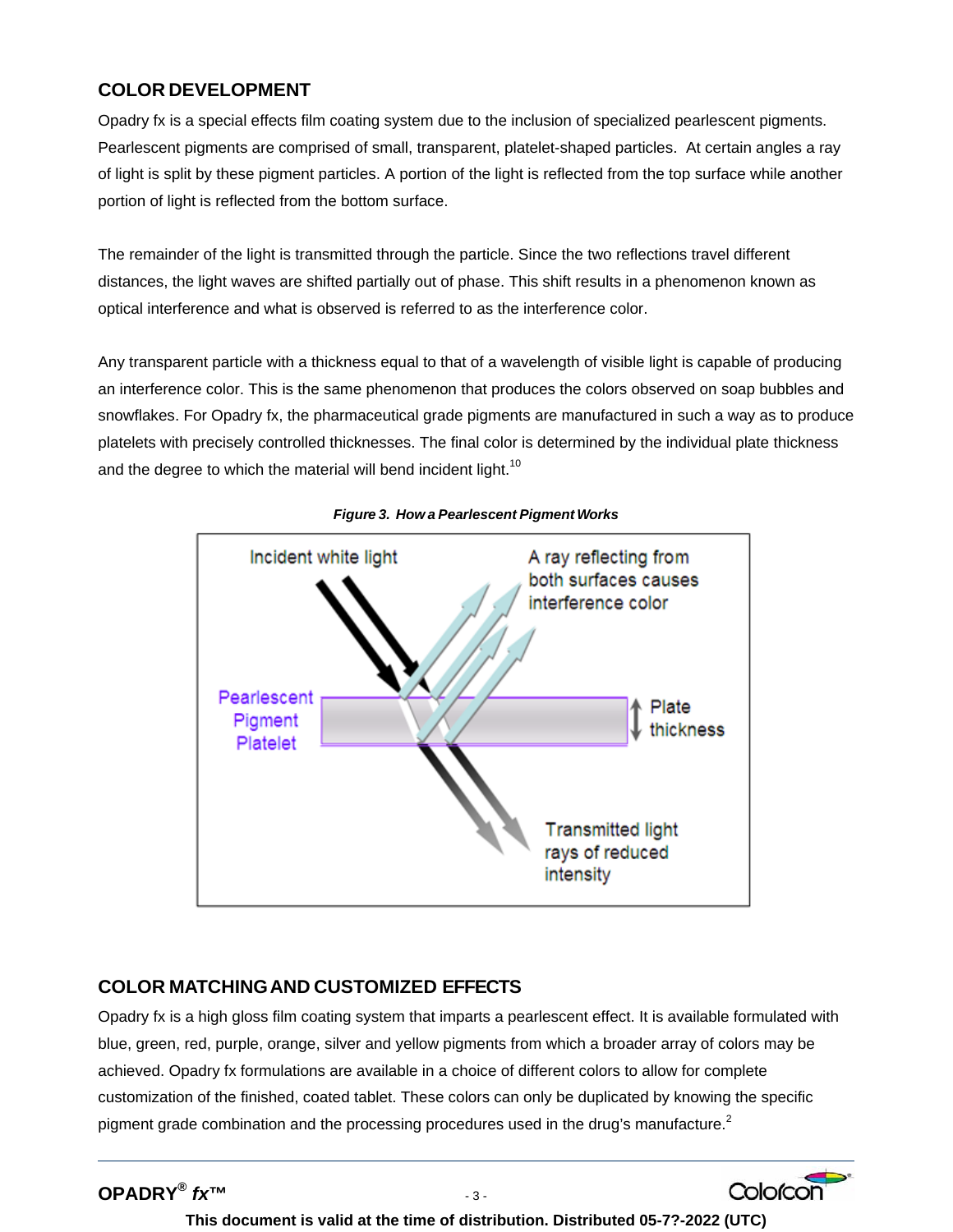The final appearance of the Opadry fx is primarily dependent on the pigments utilized in the color coating applied prior to the application of the Opadry fx. When white or light colored subcoats are utilized, the light transmitted through the Opadry fx layer is reflected to the observer. The reflected light along with the reflection from the pearlescent pigments will dilute the resulting interference color. The result is a high gloss, yet subtle, pearlescent effect the tablet surface.





With dark colored subcoats, most of the light transmitted through the Opadry fx layer is absorbed rather than reflected. The absence of a competing reflection allows the observer to view the pure interference color and the full effect of the pearlescent pigment along with the elegance of the high gloss polymer.



*Figure 4b. Effect of Subcoat Color on the Degree of Pearlescence* 

**OPADRY®** *fx***™** - 4 -

**This document is valid at the time of distribution. Distributed 05-7?-2022 (UTC)**

Colorcon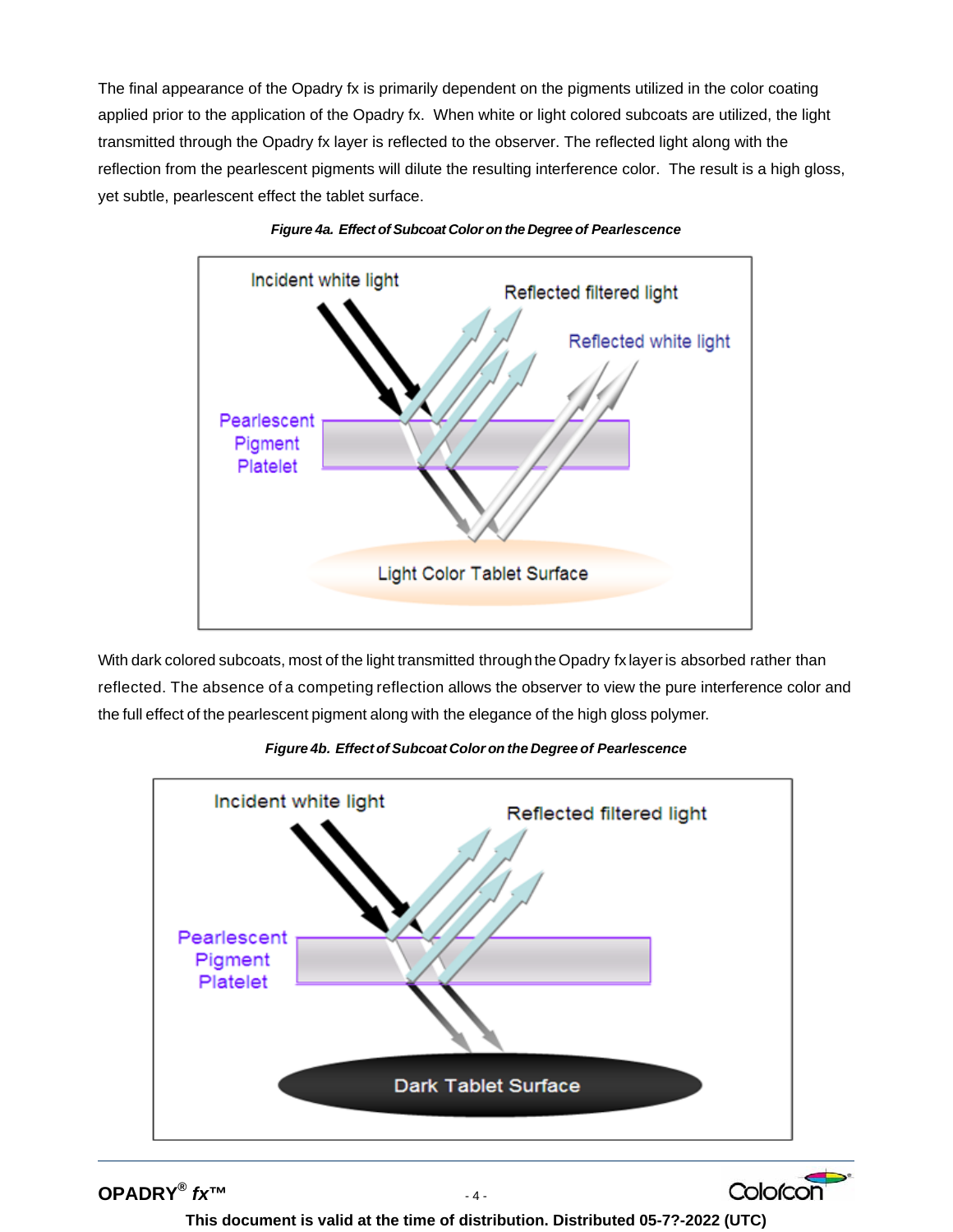*Figure 5. Visual Impact ofSubcoat Choice on the FinalAppearance of Opadry fx CoatedTablets* 



Beyond the impact of the choice in subcoat color and Opadry fx formulation, further customization of the final tablet is possible through variations in the film thickness or coating weight gain of the pearlescent film. Changes in the weight gain of the Opadry fx applied to the tablet will transform the perceived color. Figure 6 below displays tablets coated with a blue, pigmented, color coating. These tablets were then coated with five different Opadry fx color formulations to three distinct weight gains. Combinations of various subcoat colors, Opadry fx colors and Opadry fx weight gains offer nearly limitless possibilities in creating unique and elegant dosage forms.





**OPADRY®** *fx***™** - 5 -



**This document is valid at the time of distribution. Distributed 05-7?-2022 (UTC)**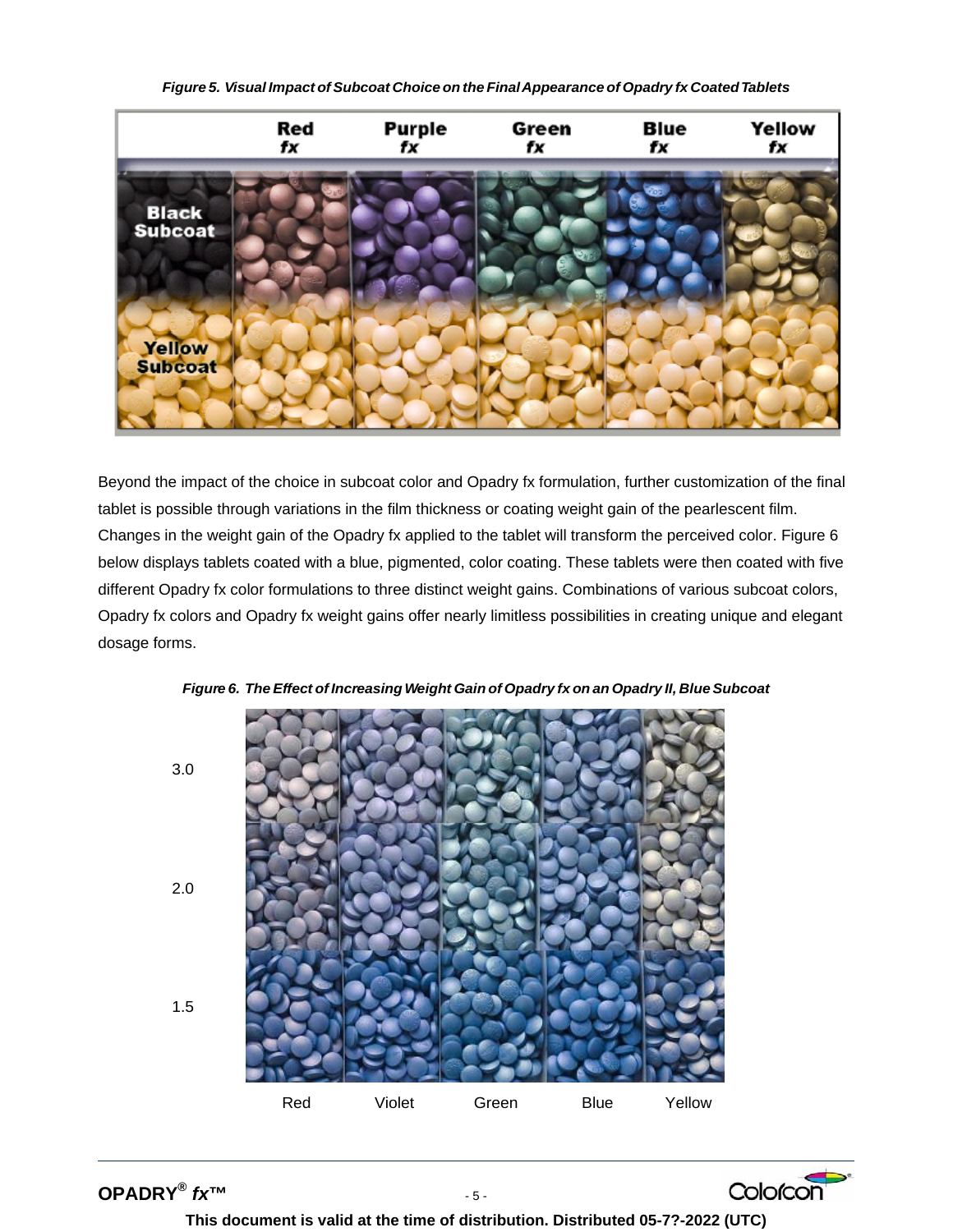### **ACCEPTABLE FOR USE IN THE UNITED STATESAND EUROPE**

The unpigmented base formula of the Opadry fx is comprised of ingredients that meet the regulatory requirements of the United States, Europe, Japan, India and China. The pearlescent pigments used in Opadry fx currently meet the regulatory requirements for use in the United States and Europe. Table 1 displays a current summary of the acceptability of Opadry fx for use in various regions of the world.<sup>12</sup> Ingredients derived from genetically modified organisms (GMOs) or animal sources are not present in Opadry fx.

| <b>Intended Use</b> | <b>US</b>  | Canada | EU  | Japan | <b>China</b>   | India |
|---------------------|------------|--------|-----|-------|----------------|-------|
| Pharmaceutical      | <b>Yes</b> | Nο     | Yes | Nο    | No             | No    |
| Dietary             | Yes        | Yes    | Yes | No    | N <sub>0</sub> | No    |
| Supplements         |            |        |     |       |                |       |

*Table 1. General RegulatoryAcceptability by Region*

#### **PRODUCT SUMMARY**

Opadry fx is a fully formulated, pearlescent, film coating available in multiple colors and is applied using standard film coating equipment onto solid dosage forms. It is compatible with both printed and debossed logos.

Colorcon backs Opadry fx with world-class support to create a unique and elegant tablet image. Please feel free to contact your area's Colorcon Sales Manager or Area Technical Manager for technical assistance, including on-site coating trial support. Poster and publication reprints, parameter recommendations, regulatory summaries and other documentation to support the successful use of Opadry fx are all available from Colorcon.



**OPADRY®** *fx***™** - 6 -